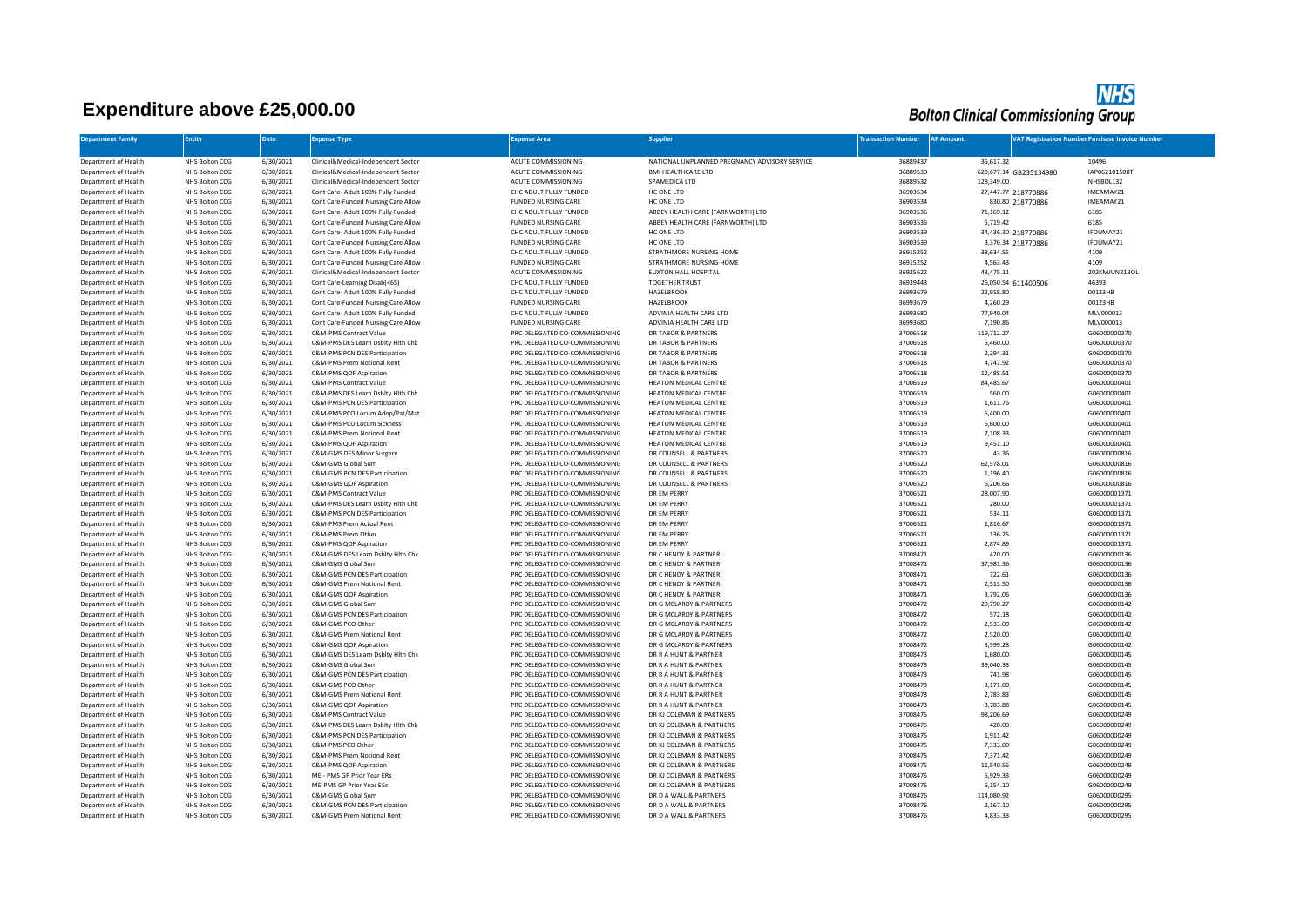| Department of Health | <b>NHS Bolton CCG</b> | 6/30/2021 | C&M-GMS QOF Aspiration                | PRC DELEGATED CO-COMMISSIONING | DR D A WALL & PARTNERS                      | 37008476 | 11,700.58  | G06000000295 |
|----------------------|-----------------------|-----------|---------------------------------------|--------------------------------|---------------------------------------------|----------|------------|--------------|
| Department of Health | NHS Bolton CCG        | 6/30/2021 | ME - GMS GP Prior Year ERs            | PRC DELEGATED CO-COMMISSIONING | DR D A WALL & PARTNERS                      | 37008476 | 2,729.94   | G06000000295 |
| Department of Health | NHS Bolton CCG        | 6/30/2021 | ME-GMS GP Prior Year AVCs             | PRC DELEGATED CO-COMMISSIONING | DR D A WALL & PARTNERS                      | 37008476 | 210.01     | G06000000295 |
| Department of Health | NHS Bolton CCG        | 6/30/2021 | ME-GMS GP Prior Year EEs              | PRC DELEGATED CO-COMMISSIONING | DR D A WALL & PARTNERS                      | 37008476 | 3,816.21   | G06000000295 |
| Department of Health | NHS Bolton CCG        | 6/30/2021 | <b>C&amp;M-PMS Contract Value</b>     | PRC DELEGATED CO-COMMISSIONING | DR M S FLETCHER & PARTNERS                  | 37008477 | 71,111.80  | G06000000437 |
| Department of Health | NHS Bolton CCG        | 6/30/2021 | C&M-PMS DES Learn Dsblty Hlth Chk     | PRC DELEGATED CO-COMMISSIONING | DR M S FLETCHER & PARTNERS                  | 37008477 | 420.00     | G06000000437 |
| Department of Health | NHS Bolton CCG        | 6/30/2021 | C&M-PMS DES Minor Surgery             | PRC DELEGATED CO-COMMISSIONING | DR M S FLETCHER & PARTNERS                  | 37008477 | 346.88     | G06000000437 |
| Department of Health | NHS Bolton CCG        | 6/30/2021 | C&M-PMS PCN DES Participation         | PRC DELEGATED CO-COMMISSIONING | DR M S FLETCHER & PARTNERS                  | 37008477 | 1,363.06   | G06000000437 |
| Department of Health | NHS Bolton CCG        | 6/30/2021 | C&M-PMS Prem Notional Rent            | PRC DELEGATED CO-COMMISSIONING | DR M S FLETCHER & PARTNERS                  | 37008477 | 2,700.00   | G06000000437 |
| Department of Health | NHS Bolton CCG        | 6/30/2021 | C&M-PMS QOF Aspiration                | PRC DELEGATED CO-COMMISSIONING | DR M S FLETCHER & PARTNERS                  | 37008477 | 8,226.00   | G06000000437 |
| Department of Health | NHS Bolton CCG        | 6/30/2021 | C&M-PMS Contract Value                | PRC DELEGATED CO-COMMISSIONING | DR Y LOOMBA & PARTNER BOLTON                | 37008478 | 30,696.61  | G06000000497 |
| Department of Health | NHS Bolton CCG        | 6/30/2021 | C&M-PMS DES Learn Dsblty Hlth Chk     | PRC DELEGATED CO-COMMISSIONING | DR Y LOOMBA & PARTNER BOLTON                | 37008478 | 140.00     | G06000000497 |
| Department of Health | NHS Bolton CCG        | 6/30/2021 | C&M-PMS PCN DES Participation         | PRC DELEGATED CO-COMMISSIONING | DR Y LOOMBA & PARTNER BOLTON                | 37008478 | 588.10     | G06000000497 |
| Department of Health | NHS Bolton CCG        | 6/30/2021 | C&M-PMS QOF Aspiration                | PRC DELEGATED CO-COMMISSIONING | DR Y LOOMBA & PARTNER BOLTON                | 37008478 | 2,972.68   | G06000000497 |
| Department of Health | NHS Bolton CCG        | 6/30/2021 | C&M-GMS DES Minor Surgery             | PRC DELEGATED CO-COMMISSIONING | DR J A L KIRBY & PARTNERS                   | 37008480 | 390.24     | G06000000562 |
| Department of Health | NHS Bolton CCG        | 6/30/2021 | C&M-GMS Global Sum                    | PRC DELEGATED CO-COMMISSIONING | DR J A L KIRBY & PARTNERS                   | 37008480 | 54,769.22  | G06000000562 |
| Department of Health | NHS Bolton CCG        | 6/30/2021 | C&M-GMS PCN DES Participation         | PRC DELEGATED CO-COMMISSIONING | DR J A L KIRBY & PARTNERS                   | 37008480 | 1,058.07   | G06000000562 |
| Department of Health | NHS Bolton CCG        | 6/30/2021 | C&M-GMS Prem Actual Rent              | PRC DELEGATED CO-COMMISSIONING | DR J A L KIRBY & PARTNERS                   | 37008480 | 28,320.00  | G06000000562 |
| Department of Health | NHS Bolton CCG        | 6/30/2021 | C&M-GMS Prem Other                    | PRC DELEGATED CO-COMMISSIONING | DR LA LKIRBY & PARTNERS                     | 37008480 | 1,786.72   | G06000000562 |
|                      |                       |           |                                       |                                |                                             |          |            |              |
| Department of Health | NHS Bolton CCG        | 6/30/2021 | C&M-GMS QOF Aspiration                | PRC DELEGATED CO-COMMISSIONING | DR J A L KIRBY & PARTNERS<br>DR C HALLIKERI | 37008480 | 5,800.98   | G06000000562 |
| Department of Health | NHS Bolton CCG        | 6/30/2021 | C&M-PMS Contract Value                | PRC DELEGATED CO-COMMISSIONING |                                             | 37008481 | 33,986.27  | G06000000594 |
| Department of Health | NHS Bolton CCG        | 6/30/2021 | C&M-PMS PCN DES Participation         | PRC DELEGATED CO-COMMISSIONING | DR C HALLIKERI                              | 37008481 | 646.65     | G06000000594 |
| Department of Health | NHS Bolton CCG        | 6/30/2021 | C&M-PMS QOF Aspiration                | PRC DELEGATED CO-COMMISSIONING | DR C HALLIKERI                              | 37008481 | 3,479.86   | G06000000594 |
| Department of Health | NHS Bolton CCG        | 6/30/2021 | C&M-GMS Global Sum                    | PRC DELEGATED CO-COMMISSIONING | DR P K JAIN & PARTNER                       | 37008482 | 23,461.59  | G06000000597 |
| Department of Health | NHS Bolton CCG        | 6/30/2021 | C&M-GMS PCN DES Participation         | PRC DELEGATED CO-COMMISSIONING | DR P K JAIN & PARTNER                       | 37008482 | 454.48     | G06000000597 |
| Department of Health | NHS Bolton CCG        | 6/30/2021 | C&M-GMS OOF Asniration                | PRC DELEGATED CO-COMMISSIONING | DR P K JAIN & PARTNER                       | 37008482 | 2,857.70   | G06000000597 |
| Department of Health | NHS Bolton CCG        | 6/30/2021 | C&M-PMS Contract Value                | PRC DELEGATED CO-COMMISSIONING | DR R A M FALOUJI & PARTNER                  | 37008484 | 29,642.04  | G06000000795 |
| Department of Health | NHS Bolton CCG        | 6/30/2021 | C&M-PMS DES Learn Dsblty Hlth Chk     | PRC DELEGATED CO-COMMISSIONING | DR R A M FALOUJI & PARTNER                  | 37008484 | 2,380.00   | G06000000795 |
| Department of Health | NHS Bolton CCG        | 6/30/2021 | C&M-PMS DES Minor Surgery             | PRC DELEGATED CO-COMMISSIONING | DR R A M FALOUJI & PARTNER                  | 37008484 | 130.08     | G06000000795 |
| Department of Health | NHS Bolton CCG        | 6/30/2021 | C&M-PMS PCN DES Participation         | PRC DELEGATED CO-COMMISSIONING | DR R A M FALOUJI & PARTNER                  | 37008484 | 561.45     | G06000000795 |
| Department of Health | NHS Bolton CCG        | 6/30/2021 | C&M-PMS PCO Other                     | PRC DELEGATED CO-COMMISSIONING | DR R A M FALOUJI & PARTNER                  | 37008484 | 2,917.00   | G06000000795 |
| Department of Health | NHS Bolton CCG        | 6/30/2021 | C&M-PMS QOF Aspiration                | PRC DELEGATED CO-COMMISSIONING | DR R A M FALOUJI & PARTNER                  | 37008484 | 2,534.95   | G06000000795 |
| Department of Health | NHS Bolton CCG        | 6/30/2021 | C&M-GMS DES Learn Dsblty Hith Chk     | PRC DELEGATED CO-COMMISSIONING | DR VINEET KUMAR KALHAN AND DR VIBHA GUPTA   | 37008487 | 700.00     | G06000000942 |
| Department of Health | NHS Bolton CCG        | 6/30/2021 | C&M-GMS Global Sum                    | PRC DELEGATED CO-COMMISSIONING | DR VINEET KUMAR KALHAN AND DR VIBHA GUPTA   | 37008487 | 26,993.03  | G06000000942 |
| Department of Health | NHS Bolton CCG        | 6/30/2021 | C&M-GMS PCN DES Participation         | PRC DELEGATED CO-COMMISSIONING | DR VINEET KUMAR KALHAN AND DR VIBHA GUPTA   | 37008487 | 512.50     | G06000000942 |
| Department of Health | NHS Bolton CCG        | 6/30/2021 | <b>C&amp;M-GMS Prem Notional Rent</b> | PRC DELEGATED CO-COMMISSIONING | DR VINEET KUMAR KALHAN AND DR VIBHA GUPTA   | 37008487 | 1,445.83   | G06000000942 |
| Department of Health | NHS Bolton CCG        | 6/30/2021 | C&M-GMS QOF Aspiration                | PRC DELEGATED CO-COMMISSIONING | DR VINEET KUMAR KALHAN AND DR VIBHA GUPTA   | 37008487 | 2,454.98   | G06000000942 |
| Department of Health | NHS Bolton CCG        | 6/30/2021 | C&M-PMS Contract Value                | PRC DELEGATED CO-COMMISSIONING | DR S S H NASEEF                             | 37008489 | 23,672.51  | G06000001123 |
| Department of Health | NHS Bolton CCG        | 6/30/2021 | C&M-PMS PCN DES Participation         | PRC DELEGATED CO-COMMISSIONING | DR S S H NASEEF                             | 37008489 | 457.25     | G06000001123 |
| Department of Health | NHS Bolton CCG        | 6/30/2021 | C&M-PMS Prem Notional Rent            | PRC DELEGATED CO-COMMISSIONING | DR S S H NASEEF                             | 37008489 | 2,504.17   | G06000001123 |
| Department of Health | NHS Bolton CCG        | 6/30/2021 | C&M-PMS QOF Aspiration                | PRC DELEGATED CO-COMMISSIONING | DR S S H NASEEF                             | 37008489 | 2,422.96   | G06000001123 |
| Department of Health | NHS Bolton CCG        | 6/30/2021 | C&M-PMS Contract Value                | PRC DELEGATED CO-COMMISSIONING | DR S R GREEN & PARTNER                      | 37008493 | 38,410.92  | G06000001278 |
| Department of Health | NHS Bolton CCG        | 6/30/2021 | C&M-PMS DES Learn Dsblty Hith Chk     | PRC DELEGATED CO-COMMISSIONING | DR S R GREEN & PARTNER                      | 37008493 | 140.00     | G06000001278 |
| Department of Health | NHS Bolton CCG        | 6/30/2021 | C&M-PMS DES Minor Surgery             | PRC DELEGATED CO-COMMISSIONING | DR S R GREEN & PARTNER                      | 37008493 | 390.24     | G06000001278 |
| Department of Health | NHS Bolton CCG        | 6/30/2021 | C&M-PMS PCN DES Participation         | PRC DELEGATED CO-COMMISSIONING | DR S R GREEN & PARTNER                      | 37008493 | 735.99     | G06000001278 |
| Department of Health | NHS Bolton CCG        | 6/30/2021 | C&M-PMS PCO Other                     | PRC DELEGATED CO-COMMISSIONING | DR S R GREEN & PARTNER                      | 37008493 | 3,264.00   | G06000001278 |
| Department of Health | NHS Bolton CCG        | 6/30/2021 | C&M-PMS Prem Water Rates              | PRC DELEGATED CO-COMMISSIONING | DR S R GREEN & PARTNER                      | 37008493 | 787.82     | G06000001278 |
| Department of Health | NHS Bolton CCG        | 6/30/2021 | C&M-PMS QOF Aspiration                | PRC DELEGATED CO-COMMISSIONING | DR S R GREEN & PARTNER                      | 37008493 | 3,553.41   | G06000001278 |
| Department of Health | NHS Bolton CCG        | 6/30/2021 | C&M-PMS Contract Value                | PRC DELEGATED CO-COMMISSIONING | <b>SILVERT &amp; PARTNERS</b>               | 37008494 | 114,924.08 | G06000001336 |
| Department of Health |                       |           | C&M-PMS PCN DES Participation         | PRC DELEGATED CO-COMMISSIONING | <b>SILVERT &amp; PARTNERS</b>               | 37008494 |            | G06000001336 |
|                      | NHS Bolton CCG        | 6/30/2021 |                                       |                                |                                             |          | 2,185.70   |              |
| Department of Health | NHS Bolton CCG        | 6/30/2021 | C&M-PMS PCO Other                     | PRC DELEGATED CO-COMMISSIONING | <b>SILVERT &amp; PARTNERS</b>               | 37008494 | 8,316.00   | G06000001336 |
| Department of Health | NHS Bolton CCG        | 6/30/2021 | C&M-PMS Prem Notional Rent            | PRC DELEGATED CO-COMMISSIONING | <b>SILVERT &amp; PARTNERS</b>               | 37008494 | 6,734.09   | G06000001336 |
| Department of Health | NHS Bolton CCG        | 6/30/2021 | C&M-PMS QOF Aspiration                | PRC DELEGATED CO-COMMISSIONING | <b>SILVERT &amp; PARTNERS</b>               | 37008494 | 12,719.81  | G06000001336 |
| Department of Health | NHS Bolton CCG        | 6/30/2021 | ME-PMS GP Pension EEs Adjs - PMS      | PRC DELEGATED CO-COMMISSIONING | <b>SILVERT &amp; PARTNERS</b>               | 37008494 | 697.50     | G06000001336 |
| Department of Health | NHS Bolton CCG        | 6/30/2021 | ME-PMS GP Pension ERs Adjs - PMS      | PRC DELEGATED CO-COMMISSIONING | <b>SILVERT &amp; PARTNERS</b>               | 37008494 | 1,078.50   | G06000001336 |
| Department of Health | NHS Bolton CCG        | 6/30/2021 | <b>C&amp;M-PMS Contract Value</b>     | PRC DELEGATED CO-COMMISSIONING | SWAN LANE MEDICAL CENTRE                    | 37008495 | 73,137.82  | G06000001432 |
| Department of Health | NHS Bolton CCG        | 6/30/2021 | C&M-PMS PCN DES Participation         | PRC DELEGATED CO-COMMISSIONING | SWAN LANE MEDICAL CENTRE                    | 37008495 | 1,381.20   | G06000001432 |
| Department of Health | NHS Bolton CCG        | 6/30/2021 | C&M-PMS PCO Other                     | PRC DELEGATED CO-COMMISSIONING | SWAN LANE MEDICAL CENTRE                    | 37008495 | 5,596.00   | G06000001432 |
| Department of Health | NHS Bolton CCG        | 6/30/2021 | C&M-PMS Prem Notional Rent            | PRC DELEGATED CO-COMMISSIONING | SWAN LANE MEDICAL CENTRE                    | 37008495 | 2,558.33   | G06000001432 |
| Department of Health | NHS Bolton CCG        | 6/30/2021 | C&M-PMS QOF Aspiration                | PRC DELEGATED CO-COMMISSIONING | SWAN LANE MEDICAL CENTRE                    | 37008495 | 7,897.26   | G06000001432 |
| Department of Health | NHS Bolton CCG        | 6/30/2021 | C&M- PCN DES CARE HOME PREMIUM        | PRC DELEGATED CO-COMMISSIONING | BOLTON COMMUNITY PRACTICE                   | 37008496 | 2,050.00   | G06000001504 |
| Department of Health | NHS Bolton CCG        | 6/30/2021 | C&M-APMS DES Extended Hours Access    | PRC DELEGATED CO-COMMISSIONING | BOLTON COMMUNITY PRACTICE                   | 37008496 | 4,433.64   | G06000001504 |
| Department of Health | NHS Bolton CCG        | 6/30/2021 | C&M-APMS PCN DES Clinical Director    | PRC DELEGATED CO-COMMISSIONING | BOLTON COMMUNITY PRACTICE                   | 37008496 | 2,266.08   | G06000001504 |
| Department of Health | NHS Bolton CCG        | 6/30/2021 | C&M-APMS PCN DES PCN support          | LOCAL ENHANCED SERVICES        | BOLTON COMMUNITY PRACTICE                   | 37008496 | 4,618.38   | G06000001504 |
| Department of Health | NHS Bolton CCG        | 6/30/2021 | C&M-APMS PCN DES Participation        | PRC DELEGATED CO-COMMISSIONING | <b>BOLTON COMMUNITY PRACTICE</b>            | 37008496 | 2,026.79   | G06000001504 |
| Department of Health | NHS Bolton CCG        | 6/30/2021 | C&M-APMS PCO Other                    | PRC DELEGATED CO-COMMISSIONING | BOLTON COMMUNITY PRACTICE                   | 37008496 | 8,068.00   | G06000001504 |
| Department of Health | NHS Bolton CCG        | 6/30/2021 | C&M-APMS QOF Aspiration               | PRC DELEGATED CO-COMMISSIONING | BOLTON COMMUNITY PRACTICE                   | 37008496 | 10,930.08  | G06000001504 |
| Department of Health | <b>NHS Bolton CCG</b> | 6/30/2021 | <b>C&amp;M-PMS Contract Value</b>     | PRC DELEGATED CO-COMMISSIONING | BOLTON COMMUNITY PRACTICE                   | 37008496 | 107,292.10 | G06000001504 |
| Department of Health | NHS Bolton CCG        | 6/30/2021 | C&M-APMS PCN DES Participation        | PRC DELEGATED CO-COMMISSIONING | SSP HEALTH BOLTON GP                        | 37008497 | 742.60     | G06000001507 |
| Department of Health | NHS Bolton CCG        | 6/30/2021 | C&M-APMS PCO Other                    | PRC DELEGATED CO-COMMISSIONING | SSP HEALTH BOLTON GP                        | 37008497 | 3,818.00   | G06000001507 |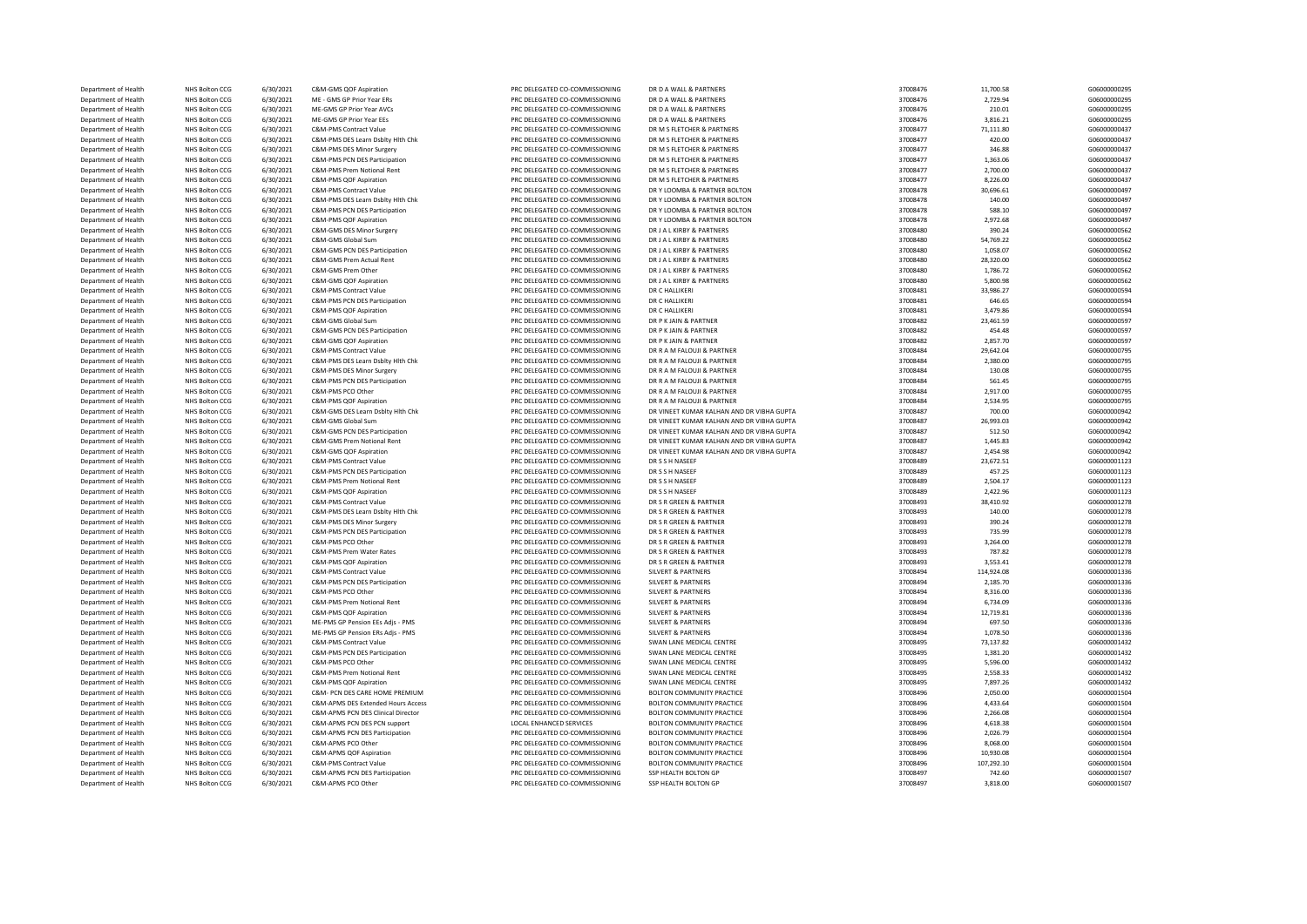| Department of Health | <b>NHS Bolton CCG</b>            | 6/30/2021              | C&M-APMS QOF Aspiration           | PRC DELEGATED CO-COMMISSIONING | SSP HEALTH BOLTON GP                         | 37008497             | 2,571.76            | G06000001507 |
|----------------------|----------------------------------|------------------------|-----------------------------------|--------------------------------|----------------------------------------------|----------------------|---------------------|--------------|
| Department of Health | NHS Bolton CCG                   | 6/30/2021              | C&M-PMS Contract Value            | PRC DELEGATED CO-COMMISSIONING | SSP HEALTH BOLTON GP                         | 37008497             | 38,613.94           | G06000001507 |
| Department of Health | NHS Bolton CCG                   | 6/30/2021              | C&M-APMS PCN DES Participation    | PRC DELEGATED CO-COMMISSIONING | SSP HEALTH BOLTON MC                         | 37008498             | 889.85              | G06000001510 |
| Department of Health | NHS Bolton CCG                   | 6/30/2021              | C&M-APMS PCO Other                | PRC DELEGATED CO-COMMISSIONING | SSP HEALTH BOLTON MC                         | 37008498             | 4,187.00            | G06000001510 |
|                      |                                  |                        |                                   |                                |                                              |                      |                     |              |
| Department of Health | NHS Bolton CCG                   | 6/30/2021              | C&M-APMS Prem Notional Rent       | PRC DELEGATED CO-COMMISSIONING | SSP HEALTH BOLTON MC                         | 37008498             | 5,962.50            | G06000001510 |
| Department of Health | NHS Bolton CCG                   | 6/30/2021              | C&M-APMS OOF Asniration           | PRC DELEGATED CO-COMMISSIONING | SSP HEALTH BOLTON MC                         | 37008498             | 3,743.91            | G06000001510 |
| Department of Health | NHS Bolton CCG                   | 6/30/2021              | <b>C&amp;M-PMS Contract Value</b> | PRC DELEGATED CO-COMMISSIONING | SSP HEALTH BOLTON MC                         | 37008498             | 45,997.50           | G06000001510 |
| Department of Health | NHS Bolton CCG                   | 6/30/2021              | C&M- PCN DES CARE HOME PREMIUM    | PRC DELEGATED CO-COMMISSIONING | <b>DUNSTAN PARTNERSHIP</b>                   | 37008500             | 2,350.00            | G06000001525 |
| Department of Health | NHS Bolton CCG                   | 6/30/2021              | C&M-GMS DES Extended Hours Access | PRC DELEGATED CO-COMMISSIONING | <b>DUNSTAN PARTNERSHIP</b>                   | 37008500             | 4.348.20            | G06000001525 |
| Department of Health | NHS Bolton CCG                   | 6/30/2021              | C&M-GMS DES Learn Dsblty Hlth Chk | PRC DELEGATED CO-COMMISSIONING | <b>DUNSTAN PARTNERSHIP</b>                   | 37008500             | 1,540.00            | G06000001525 |
|                      |                                  |                        |                                   |                                |                                              |                      |                     |              |
| Department of Health | NHS Bolton CCG                   | 6/30/2021              | C&M-GMS Global Sum                | PRC DELEGATED CO-COMMISSIONING | <b>DUNSTAN PARTNERSHIP</b>                   | 37008500             | 84,315.40           | G06000001525 |
| Department of Health | NHS Bolton CCG                   | 6/30/2021              | C&M-GMS PCN DES Clinical Director | PRC DELEGATED CO-COMMISSIONING | <b>DUNSTAN PARTNERSHIP</b>                   | 37008500             | 2,222.41            | G06000001525 |
| Department of Health | NHS Bolton CCG                   | 6/30/2021              | C&M-GMS PCN DES PCN support       | <b>LOCAL ENHANCED SERVICES</b> | <b>DUNSTAN PARTNERSHIP</b>                   | 37008500             | 4,529.38            | G06000001525 |
| Department of Health | NHS Bolton CCG                   | 6/30/2021              | C&M-GMS PCN DES Participation     | PRC DELEGATED CO-COMMISSIONING | <b>DUNSTAN PARTNERSHIP</b>                   | 37008500             | 1,606.49            | G06000001525 |
| Department of Health | NHS Bolton CCG                   | 6/30/2021              | C&M-GMS PCO Other                 | PRC DELEGATED CO-COMMISSIONING | <b>DUNSTAN PARTNERSHIP</b>                   | 37008500             | 6,430.00            | G06000001525 |
| Department of Health | NHS Bolton CCG                   | 6/30/2021              | C&M-GMS QOF Aspiration            | PRC DELEGATED CO-COMMISSIONING | <b>DUNSTAN PARTNERSHIP</b>                   | 37008500             | 10,893.38           | G06000001525 |
| Department of Health | NHS Bolton CCG                   | 6/30/2021              | ME - GMS GP Prior Year ERs        | PRC DELEGATED CO-COMMISSIONING | <b>DUNSTAN PARTNERSHIP</b>                   | 37008500             | 668.96              | G06000001525 |
| Department of Health | NHS Bolton CCG                   | 6/30/2021              | ME-GMS GP Prior Year EEs          | PRC DELEGATED CO-COMMISSIONING | <b>DUNSTAN PARTNERSHIP</b>                   | 37008500             | 628.03              | G06000001525 |
|                      |                                  |                        |                                   |                                |                                              |                      |                     |              |
| Department of Health | NHS Bolton CCG                   | 6/30/2021              | C&M-GMS DES Minor Surgery         | PRC DELEGATED CO-COMMISSIONING | <b>GARNET FOLD PRACTICE</b>                  | 37008501             | 563.68              | G06000001572 |
| Department of Health | NHS Bolton CCG                   | 6/30/2021              | C&M-GMS Global Sum                | PRC DELEGATED CO-COMMISSIONING | <b>GARNET FOLD PRACTICE</b>                  | 37008501             | 55,668.09           | G06000001572 |
| Department of Health | NHS Bolton CCG                   | 6/30/2021              | C&M-GMS PCN DES Participation     | PRC DELEGATED CO-COMMISSIONING | <b>GARNET FOLD PRACTICE</b>                  | 37008501             | 1,071.62            | G06000001572 |
| Department of Health | NHS Bolton CCG                   | 6/30/2021              | C&M-GMS PCO Other                 | PRC DELEGATED CO-COMMISSIONING | <b>GARNET FOLD PRACTICE</b>                  | 37008501             | 4,278.00            | G06000001572 |
| Department of Health | NHS Bolton CCG                   | 6/30/2021              | C&M-GMS Prem Notional Rent        | PRC DELEGATED CO-COMMISSIONING | <b>GARNET FOLD PRACTICE</b>                  | 37008501             | 2.796.83            | G06000001572 |
| Department of Health | NHS Bolton CCG                   | 6/30/2021              | C&M-GMS QOF Aspiration            | PRC DELEGATED CO-COMMISSIONING | <b>GARNET FOLD PRACTICE</b>                  | 37008501             | 5,867.24            | G06000001572 |
| Department of Health | NHS Bolton CCG                   | 6/30/2021              | C&M-PMS Contract Value            | PRC DELEGATED CO-COMMISSIONING | DR P A SAUL & PARTNERS                       | 37008502             | 55,494.65           | G06000001682 |
|                      |                                  |                        |                                   |                                |                                              |                      |                     |              |
| Department of Health | NHS Bolton CCG                   | 6/30/2021              | C&M-PMS DES Learn Dsblty Hith Chk | PRC DELEGATED CO-COMMISSIONING | DR P A SAUL & PARTNERS                       | 37008502             | 280.00              | G06000001682 |
| Department of Health | NHS Bolton CCG                   | 6/30/2021              | C&M-PMS DES Minor Surgery         | PRC DELEGATED CO-COMMISSIONING | DR P A SAUL & PARTNERS                       | 37008502             | 86.72               | G06000001682 |
| Department of Health | NHS Bolton CCG                   | 6/30/2021              | C&M-PMS PCN DES Participation     | PRC DELEGATED CO-COMMISSIONING | DR P A SAUL & PARTNERS                       | 37008502             | 1,056.52            | G06000001682 |
| Department of Health | NHS Bolton CCG                   | 6/30/2021              | C&M-PMS Prem Notional Rent        | PRC DELEGATED CO-COMMISSIONING | DR P A SAUL & PARTNERS                       | 37008502             | 3,633.33            | G06000001682 |
| Department of Health | NHS Bolton CCG                   | 6/30/2021              | C&M-PMS QOF Aspiration            | PRC DELEGATED CO-COMMISSIONING | DR P A SAUL & PARTNERS                       | 37008502             | 5.539.98            | G06000001682 |
| Department of Health | NHS Bolton CCG                   | 6/30/2021              | C&M-GMS DES Learn Dsblty Hlth Chk | PRC DELEGATED CO-COMMISSIONING | SPRING VIEW MEDICAL CENTRE                   | 37008503             | 1,120.00            | G06000001688 |
| Department of Health | NHS Bolton CCG                   | 6/30/2021              | C&M-GMS Global Sum                | PRC DELEGATED CO-COMMISSIONING | SPRING VIEW MEDICAL CENTRE                   | 37008503             | 41,640.67           | G06000001688 |
|                      |                                  |                        |                                   |                                |                                              |                      | 788.89              |              |
| Department of Health | NHS Bolton CCG                   | 6/30/2021              | C&M-GMS PCN DES Participation     | PRC DELEGATED CO-COMMISSIONING | SPRING VIEW MEDICAL CENTRE                   | 37008503             |                     | G06000001688 |
| Department of Health | NHS Bolton CCG                   | 6/30/2021              | C&M-GMS PCO Other                 | PRC DELEGATED CO-COMMISSIONING | SPRING VIEW MEDICAL CENTRE                   | 37008503             | 3,410.00            | G06000001688 |
| Department of Health | NHS Bolton CCG                   | 6/30/2021              | C&M-GMS Prem Notional Rent        | PRC DELEGATED CO-COMMISSIONING | SPRING VIEW MEDICAL CENTRE                   | 37008503             | 3.366.67            | G06000001688 |
| Department of Health | <b>NHS Bolton CCG</b>            | 6/30/2021              | C&M-GMS QOF Aspiration            | PRC DELEGATED CO-COMMISSIONING | SPRING VIEW MEDICAL CENTRE                   | 37008503             | 4,246.62            | G06000001688 |
| Department of Health | NHS Bolton CCG                   | 6/30/2021              | ME - GMS GP Prior Year ERs        | PRC DELEGATED CO-COMMISSIONING | SPRING VIEW MEDICAL CENTRE                   | 37008503             | 2,707.30            | G06000001688 |
| Department of Health | NHS Bolton CCG                   | 6/30/2021              | ME-GMS GP Prior Year EEs          | PRC DELEGATED CO-COMMISSIONING | SPRING VIEW MEDICAL CENTRE                   | 37008503             | 2,714.81            | G06000001688 |
| Department of Health | NHS Bolton CCG                   | 6/30/2021              | C&M-GMS DES Learn Dsblty Hith Chk | PRC DELEGATED CO-COMMISSIONING | DALEFIELD SURGERY                            | 37008505             | 3,780.00            | G06000001896 |
| Department of Health | NHS Bolton CCG                   | 6/30/2021              | C&M-GMS DES Minor Surgery         | PRC DELEGATED CO-COMMISSIONING | DALEFIELD SURGERY                            | 37008505             | 303.52              | G06000001896 |
|                      | NHS Bolton CCG                   | 6/30/2021              | C&M-GMS Global Sum                | PRC DELEGATED CO-COMMISSIONING | DALEFIELD SURGERY                            | 37008505             | 58,669.00           | G06000001896 |
| Department of Health |                                  |                        |                                   |                                |                                              |                      |                     |              |
| Department of Health | NHS Bolton CCG                   | 6/30/2021              | C&M-GMS PCN DES Participation     | PRC DELEGATED CO-COMMISSIONING | <b>DALEFIELD SURGERY</b>                     | 37008505             | 1,101.48            | G06000001896 |
| Department of Health | NHS Bolton CCG                   | 6/30/2021              | C&M-GMS QOF Aspiration            | PRC DELEGATED CO-COMMISSIONING | DALEFIELD SURGERY                            | 37008505             | 6,443.93            | G06000001896 |
| Department of Health | NHS Bolton CCG                   | 6/30/2021              | C&M-GMS DES Learn Dsblty Hlth Chk | PRC DELEGATED CO-COMMISSIONING | DR A KUMAR                                   | 37008506             | 1,120.00            | G06000001962 |
| Department of Health | NHS Bolton CCG                   | 6/30/2021              | C&M-GMS Global Sum                | PRC DELEGATED CO-COMMISSIONING | <b>DR A KUMAR</b>                            | 37008506             | 27,559.80           | G06000001962 |
| Department of Health | NHS Bolton CCG                   | 6/30/2021              | C&M-GMS PCN DES Participation     | PRC DELEGATED CO-COMMISSIONING | DR A KUMAR                                   | 37008506             | 533.87              | G06000001962 |
| Department of Health | NHS Bolton CCG                   | 6/30/2021              | C&M-GMS Prem Notional Rent        | PRC DELEGATED CO-COMMISSIONING | DR A KUMAR                                   | 37008506             | 4,335.17            | G06000001962 |
| Department of Health | NHS Bolton CCG                   | 6/30/2021              | C&M-GMS QOF Aspiration            | PRC DELEGATED CO-COMMISSIONING | <b>DR A KUMAR</b>                            | 37008506             | 2,869.04            | G06000001962 |
|                      |                                  |                        |                                   | PRC DELEGATED CO-COMMISSIONING |                                              |                      |                     | G06000002012 |
| Department of Health | NHS Bolton CCG<br>NHS Bolton CCG | 6/30/2021<br>6/30/2021 | C&M-PMS Contract Value            | PRC DELEGATED CO-COMMISSIONING | DR J LOWE & PARTNERS<br>DR J LOWE & PARTNERS | 37008507<br>37008507 | 54,553.56<br>823.84 | G06000002012 |
| Department of Health |                                  |                        | C&M-PMS DES Minor Surgery         |                                |                                              |                      |                     |              |
| Department of Health | NHS Bolton CCG                   | 6/30/2021              | C&M-PMS PCN DES Participation     | PRC DELEGATED CO-COMMISSIONING | DR LLOWE & PARTNERS                          | 37008507             | 1.040.74            | G06000002012 |
| Department of Health | NHS Bolton CCG                   | 6/30/2021              | C&M-PMS Prem Notional Rent        | PRC DELEGATED CO-COMMISSIONING | DR J LOWE & PARTNERS                         | 37008507             | 5,987.50            | G06000002012 |
| Department of Health | NHS Bolton CCG                   | 6/30/2021              | C&M-PMS QOF Aspiration            | PRC DELEGATED CO-COMMISSIONING | DR J LOWE & PARTNERS                         | 37008507             | 5,834.56            | G06000002012 |
| Department of Health | NHS Bolton CCG                   | 6/30/2021              | C&M-GMS DES Learn Dsblty Hith Chk | PRC DELEGATED CO-COMMISSIONING | FIG TREE MEDICAL PRACTICE                    | 37008508             | 420.00              | G06000002032 |
| Department of Health | NHS Bolton CCG                   | 6/30/2021              | C&M-GMS DES Minor Surgery         | PRC DELEGATED CO-COMMISSIONING | FIG TREE MEDICAL PRACTICE                    | 37008508             | 520.28              | G06000002032 |
| Department of Health | NHS Bolton CCG                   | 6/30/2021              | C&M-GMS Global Sum                | PRC DELEGATED CO-COMMISSIONING | FIG TREE MEDICAL PRACTICE                    | 37008508             | 39,660.73           | G06000002032 |
|                      | NHS Bolton CCG                   |                        |                                   |                                |                                              |                      |                     |              |
| Department of Health |                                  | 6/30/2021              | C&M-GMS PCN DES Participation     | PRC DELEGATED CO-COMMISSIONING | FIG TREE MEDICAL PRACTICE                    | 37008508             | 756.62              | G06000002032 |
| Department of Health | NHS Bolton CCG                   | 6/30/2021              | C&M-GMS PCO Other                 | PRC DELEGATED CO-COMMISSIONING | FIG TREE MEDICAL PRACTICE                    | 37008508             | 3,249.00            | G06000002032 |
| Department of Health | NHS Bolton CCG                   | 6/30/2021              | C&M-GMS QOF Aspiration            | PRC DELEGATED CO-COMMISSIONING | FIG TREE MEDICAL PRACTICE                    | 37008508             | 4,033.26            | G06000002032 |
| Department of Health | NHS Bolton CCG                   | 6/30/2021              | C&M-GMS DES Learn Dsblty Hith Chk | PRC DELEGATED CO-COMMISSIONING | DR C R BARUA                                 | 37008509             | 140.00              | G06000002041 |
| Department of Health | NHS Bolton CCG                   | 6/30/2021              | C&M-GMS Global Sum                | PRC DELEGATED CO-COMMISSIONING | DR C R BARUA                                 | 37008509             | 31,537.51           | G06000002041 |
| Department of Health | NHS Bolton CCG                   | 6/30/2021              | C&M-GMS PCN DES Participation     | PRC DELEGATED CO-COMMISSIONING | DR C R BARUA                                 | 37008509             | 595.48              | G06000002041 |
| Department of Health | NHS Bolton CCG                   | 6/30/2021              | C&M-GMS QOF Aspiration            | PRC DELEGATED CO-COMMISSIONING | DR C R BARUA                                 | 37008509             | 3,006.26            | G06000002041 |
| Department of Health | NHS Bolton CCG                   | 6/30/2021              | ME - GMS GP Prior Year ERs        | PRC DELEGATED CO-COMMISSIONING | DR C R BARUA                                 | 37008509             | 673.45              | G06000002041 |
|                      |                                  |                        |                                   |                                |                                              |                      |                     |              |
| Department of Health | NHS Bolton CCG                   | 6/30/2021              | ME-GMS GP Prior Year EEs          | PRC DELEGATED CO-COMMISSIONING | DR C R BARUA                                 | 37008509             | 1,000.09            | G06000002041 |
| Department of Health | NHS Bolton CCG                   | 6/30/2021              | C&M-PMS Contract Value            | PRC DELEGATED CO-COMMISSIONING | DR J P NAGLE & PARTNERS                      | 37008511             | 160,574.49          | G06000002186 |
| Department of Health | NHS Bolton CCG                   | 6/30/2021              | C&M-PMS PCN DES Participation     | PRC DELEGATED CO-COMMISSIONING | DR J P NAGLE & PARTNERS                      | 37008511             | 3,056.85            | G06000002186 |
| Department of Health | NHS Bolton CCG                   | 6/30/2021              | C&M-PMS Prem Notional Rent        | PRC DELEGATED CO-COMMISSIONING | DR J P NAGLE & PARTNERS                      | 37008511             | 7,945.83            | G06000002186 |
| Department of Health | <b>NHS Bolton CCG</b>            | 6/30/2021              | C&M-PMS QOF Aspiration            | PRC DELEGATED CO-COMMISSIONING | DR J P NAGLE & PARTNERS                      | 37008511             | 18,364.30           | G06000002186 |
| Department of Health | NHS Bolton CCG                   | 6/30/2021              | C&M-PMS Contract Value            | PRC DELEGATED CO-COMMISSIONING | ALASTAIR ROSS MEDICAL PRACTICE               | 37008574             | 51,474.74           | G06000001551 |
|                      |                                  |                        |                                   |                                |                                              |                      |                     |              |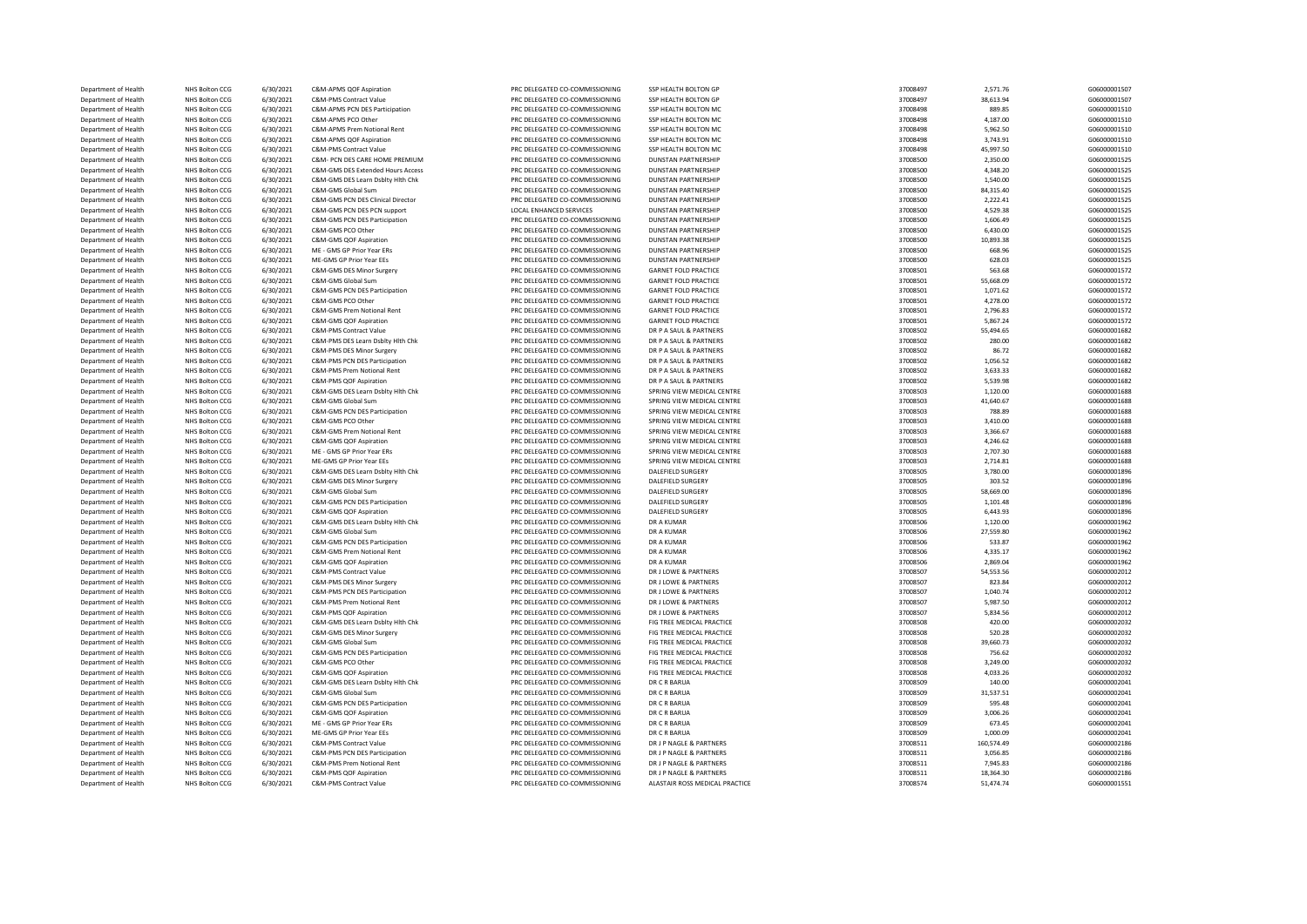| Department of Health | <b>NHS Bolton CCG</b> | 6/30/2021 | C&M-PMS DES Learn Dsblty Hith Chk        | PRC DELEGATED CO-COMMISSIONING  | ALASTAIR ROSS MEDICAL PRACTICE           | 37008574 | 140.00       | G06000001551 |
|----------------------|-----------------------|-----------|------------------------------------------|---------------------------------|------------------------------------------|----------|--------------|--------------|
| Department of Health | <b>NHS Bolton CCG</b> | 6/30/2021 | C&M-PMS PCN DES Participation            | PRC DELEGATED CO-COMMISSIONING  | ALASTAIR ROSS MEDICAL PRACTICE           | 37008574 | 982.11       | G06000001551 |
| Department of Health | NHS Bolton CCG        | 6/30/2021 | C&M-PMS QOF Aspiration                   | PRC DELEGATED CO-COMMISSIONING  | ALASTAIR ROSS MEDICAL PRACTICE           | 37008574 | 5,616.69     | G06000001551 |
| Department of Health | NHS Bolton CCG        | 6/30/2021 | C&M-GMS DES Minor Surgery                | PRC DELEGATED CO-COMMISSIONING  | STABLE FOLD SURGERY                      | 37008575 | 303.52       | G06000001685 |
| Department of Health | NHS Bolton CCG        | 6/30/2021 | C&M-GMS Global Sum                       | PRC DELEGATED CO-COMMISSIONING  | STABLE FOLD SURGERY                      | 37008575 | 54,924.49    | G06000001685 |
| Department of Health | NHS Bolton CCG        | 6/30/2021 | C&M-GMS PCN DES Participation            | PRC DELEGATED CO-COMMISSIONING  | STABLE FOLD SURGERY                      | 37008575 | 1.048.85     | G06000001685 |
|                      |                       |           |                                          |                                 |                                          |          |              |              |
| Department of Health | NHS Bolton CCG        | 6/30/2021 | C&M-GMS Prem Clinical Waste              | PRC DELEGATED CO-COMMISSIONING  | STABLE FOLD SURGERY                      | 37008575 | 1,072.80     | G06000001685 |
| Department of Health | <b>NHS Bolton CCG</b> | 6/30/2021 | C&M-GMS Prem Notional Rent               | PRC DELEGATED CO-COMMISSIONING  | <b>STABLE FOLD SURGERY</b>               | 37008575 | 3,404.17     | G06000001685 |
| Department of Health | NHS Bolton CCG        | 6/30/2021 | C&M-GMS QOF Aspiration                   | PRC DELEGATED CO-COMMISSIONING  | STABLE FOLD SURGERY                      | 37008575 | 5,376.88     | G06000001685 |
| Department of Health | NHS Bolton CCG        | 6/30/2021 | C&M- PCN DES CARE HOME PREMIUM           | PRC DELEGATED CO-COMMISSIONING  | DR J LEACH                               | 37008576 | 1,200.00     | G06000001820 |
| Department of Health | NHS Bolton CCG        | 6/30/2021 | C&M-PMS Contract Value                   | PRC DELEGATED CO-COMMISSIONING  | DR J LEACH                               | 37008576 | 25,171.42    | G06000001820 |
| Department of Health | NHS Bolton CCG        | 6/30/2021 | C&M-PMS DES Extended Hours Access        | PRC DELEGATED CO-COMMISSIONING  | DR J LEACH                               | 37008576 | 5,309.28     | G06000001820 |
| Department of Health | NHS Bolton CCG        | 6/30/2021 | C&M-PMS DES Minor Surgery                | PRC DELEGATED CO-COMMISSIONING  | DR J LEACH                               | 37008576 | 433.60       | G06000001820 |
| Department of Health | NHS Bolton CCG        | 6/30/2021 | C&M-PMS DES Minor Surgery                | PRC DELEGATED CO-COMMISSIONING  | DR J LEACH                               | 37008576 | 780.48       | G06000001820 |
| Department of Health | <b>NHS Bolton CCG</b> | 6/30/2021 | C&M-PMS PCN DES Clinical Director        | PRC DELEGATED CO-COMMISSIONING  | DR J LEACH                               | 37008576 | 2,713.63     | G06000001820 |
| Department of Health | NHS Bolton CCG        | 6/30/2021 | C&M-PMS PCN DES PCN support              | LOCAL ENHANCED SERVICES         | DR J LEACH                               | 37008576 | 5,530.50     | G06000001820 |
|                      |                       |           |                                          |                                 |                                          |          |              |              |
| Department of Health | NHS Bolton CCG        | 6/30/2021 | C&M-PMS PCN DES Participation            | PRC DELEGATED CO-COMMISSIONING  | DR J LEACH                               | 37008576 | 474.68       | G06000001820 |
| Department of Health | NHS Bolton CCG        | 6/30/2021 | C&M-PMS Prem Notional Rent               | PRC DELEGATED CO-COMMISSIONING  | DR J LEACH                               | 37008576 | 1,661.25     | G06000001820 |
| Department of Health | NHS Bolton CCG        | 6/30/2021 | C&M-PMS QOF Aspiration                   | PRC DELEGATED CO-COMMISSIONING  | DR J LEACH                               | 37008576 | 2,629.38     | G06000001820 |
| Department of Health | NHS Bolton CCG        | 6/30/2021 | <b>C&amp;M-PMS Contract Value</b>        | PRC DELEGATED CO-COMMISSIONING  | DR S KARIM & DR S JAMES-AUTHE            | 37008577 | 47,521.42    | G06000001823 |
| Department of Health | NHS Bolton CCG        | 6/30/2021 | C&M-PMS PCN DES Participation            | PRC DELEGATED CO-COMMISSIONING  | DR S KARIM & DR S JAMES-AUTHE            | 37008577 | 900.79       | G06000001823 |
| Department of Health | <b>NHS Bolton CCG</b> | 6/30/2021 | C&M-PMS QOF Aspiration                   | PRC DELEGATED CO-COMMISSIONING  | DR S KARIM & DR S JAMES-AUTHE            | 37008577 | 4,591.14     | G06000001823 |
| Department of Health | NHS Bolton CCG        | 6/30/2021 | C&M-GMS Global Sum                       | PRC DELEGATED CO-COMMISSIONING  | DR MALHOTRA & PARTNERS                   | 37008578 | 63.444.84    | G06000001922 |
| Department of Health | <b>NHS Bolton CCG</b> | 6/30/2021 | C&M-GMS PCN DES Participation            | PRC DELEGATED CO-COMMISSIONING  | DR MALHOTRA & PARTNERS                   | 37008578 | 1,210.00     | G06000001922 |
| Department of Health | NHS Bolton CCG        | 6/30/2021 | C&M-GMS Prem Actual Rent                 | PRC DELEGATED CO-COMMISSIONING  | DR MALHOTRA & PARTNERS                   | 37008578 | 3,700.00     | G06000001922 |
| Department of Health | NHS Bolton CCG        | 6/30/2021 | C&M-GMS Prem Notional Rent               | PRC DELEGATED CO-COMMISSIONING  | DR MALHOTRA & PARTNERS                   | 37008578 | 575.00       | G06000001922 |
| Department of Health | NHS Bolton CCG        | 6/30/2021 | C&M-GMS QOF Aspiration                   | PRC DELEGATED CO-COMMISSIONING  | DR MALHOTRA & PARTNERS                   | 37008578 | 7,087.47     | G06000001922 |
|                      |                       |           |                                          |                                 |                                          |          |              |              |
| Department of Health | NHS Bolton CCG        | 6/30/2021 | C&M-GMS Global Sum                       | PRC DELEGATED CO-COMMISSIONING  | DR S KARIM & DR S JAMES-AUTHE            | 37009433 | 31,798.54    | G06000000124 |
| Department of Health | NHS Bolton CCG        | 6/30/2021 | C&M-GMS PCN DES Participation            | PRC DELEGATED CO-COMMISSIONING  | DR S KARIM & DR S JAMES-AUTHE            | 37009433 | 606.80       | G06000000124 |
| Department of Health | NHS Bolton CCG        | 6/30/2021 | C&M-GMS Prem Notional Rent               | PRC DELEGATED CO-COMMISSIONING  | DR S KARIM & DR S JAMES-AUTHE            | 37009433 | 2.609.67     | G06000000124 |
| Department of Health | NHS Bolton CCG        | 6/30/2021 | C&M-GMS QOF Aspiration                   | PRC DELEGATED CO-COMMISSIONING  | DR S KARIM & DR S JAMES-AUTHE            | 37009433 | 3,362.69     | G06000000124 |
| Department of Health | NHS Bolton CCG        | 6/30/2021 | C&M-GMS Global Sum                       | PRC DELEGATED CO-COMMISSIONING  | DR T A WALMSLEY & PARTNERS               | 37009434 | 42,584.15    | G06000002297 |
| Department of Health | NHS Bolton CCG        | 6/30/2021 | C&M-GMS PCN DES Participation            | PRC DELEGATED CO-COMMISSIONING  | DR T A WALMSLEY & PARTNERS               | 37009434 | 807.13       | G06000002297 |
| Department of Health | NHS Bolton CCG        | 6/30/2021 | C&M-GMS Prem Actual Rent                 | PRC DELEGATED CO-COMMISSIONING  | DR T A WALMSLEY & PARTNERS               | 37009434 | 26,010.00    | G06000002297 |
| Department of Health | NHS Bolton CCG        | 6/30/2021 | C&M-GMS Prem Other                       | PRC DELEGATED CO-COMMISSIONING  | DR T A WALMSLEY & PARTNERS               | 37009434 | 819.00       | G06000002297 |
| Department of Health | NHS Bolton CCG        | 6/30/2021 | C&M-GMS QOF Aspiration                   | PRC DELEGATED CO-COMMISSIONING  | DR T A WALMSLEY & PARTNERS               | 37009434 | 4,907.64     | G06000002297 |
| Department of Health | NHS Bolton CCG        | 6/30/2021 | C&M-GMS DES Learn Dsblty Hlth Chk        | PRC DELEGATED CO-COMMISSIONING  | DR LYON & PARTNERS                       | 37009741 | 280.00       | G06000000494 |
| Department of Health | NHS Bolton CCG        | 6/30/2021 | C&M-GMS Global Sum                       | PRC DELEGATED CO-COMMISSIONING  | DR LYON & PARTNERS                       | 37009741 | 52,392.17    | G06000000494 |
|                      |                       |           |                                          |                                 |                                          |          |              |              |
| Department of Health | NHS Bolton CCG        | 6/30/2021 | C&M-GMS PCN DES Participation            | PRC DELEGATED CO-COMMISSIONING  | DR LYON & PARTNERS                       | 37009741 | 1,002.44     | G06000000494 |
| Department of Health | NHS Bolton CCG        | 6/30/2021 | C&M-GMS PCO Locum Adop/Pat/Mat           | PRC DELEGATED CO-COMMISSIONING  | DR LYON & PARTNERS                       | 37009741 | 2,286.12     | G06000000494 |
| Department of Health | NHS Bolton CCG        | 6/30/2021 | C&M-GMS PCO Other                        | PRC DELEGATED CO-COMMISSIONING  | DR IYON & PARTNERS                       | 37009741 | 4,019.00     | G06000000494 |
| Department of Health | NHS Bolton CCG        | 6/30/2021 | C&M-GMS QOF Aspiration                   | PRC DELEGATED CO-COMMISSIONING  | DR LYON & PARTNERS                       | 37009741 | 5,630.46     | G06000000494 |
| Department of Health | NHS Bolton CCG        | 6/30/2021 | C&M-APMS PCN DES Participation           | PRC DELEGATED CO-COMMISSIONING  | OLIVE FAMILY PRACTICE                    | 37009753 | 666.43       | G06000001080 |
| Department of Health | NHS Bolton CCG        | 6/30/2021 | C&M-APMS QOF Aspiration                  | PRC DELEGATED CO-COMMISSIONING  | OLIVE FAMILY PRACTICE                    | 37009753 | 2.709.54     | G06000001080 |
| Department of Health | NHS Bolton CCG        | 6/30/2021 | C&M-PMS Contract Value                   | PRC DELEGATED CO-COMMISSIONING  | OLIVE FAMILY PRACTICE                    | 37009753 | 35,558.36    | G06000001080 |
| Department of Health | NHS Bolton CCG        | 6/30/2021 | C&M-APMS PCN DES Participation           | PRC DELEGATED CO-COMMISSIONING  | SSP HEALTH MEDICAL SERVICES LTD (P82609) | 37009762 | 876.03       | G06000001198 |
| Department of Health | NHS Bolton CCG        | 6/30/2021 | C&M-APMS PCO Other                       | PRC DELEGATED CO-COMMISSIONING  | SSP HEALTH MEDICAL SERVICES LTD (P82609) | 37009762 | 4,206.00     | G06000001198 |
| Department of Health | NHS Bolton CCG        | 6/30/2021 | C&M-APMS QOF Aspiration                  | PRC DELEGATED CO-COMMISSIONING  | SSP HEALTH MEDICAL SERVICES LTD (P82609) | 37009762 | 3.824.74     | G06000001198 |
| Department of Health | NHS Bolton CCG        | 6/30/2021 | <b>C&amp;M-PMS Contract Value</b>        | PRC DELEGATED CO-COMMISSIONING  | SSP HEALTH MEDICAL SERVICES LTD (P82609) | 37009762 | 45,126.71    | G06000001198 |
| Department of Health | NHS Bolton CCG        | 6/30/2021 | C&M-GMS Global Sum                       | PRC DELEGATED CO-COMMISSIONING  | DR N SIDDA                               | 37009770 | 16,393.30    | G06000001283 |
|                      |                       |           |                                          |                                 |                                          |          |              |              |
| Department of Health | NHS Bolton CCG        | 6/30/2021 | <b>C&amp;M-GMS PCN DES Participation</b> | PRC DELEGATED CO-COMMISSIONING  | DR N SIDDA                               | 37009770 | 314.58       | G06000001283 |
| Department of Health | NHS Bolton CCG        | 6/30/2021 | C&M-GMS QOF Aspiration                   | PRC DELEGATED CO-COMMISSIONING  | DR N SIDDA                               | 37009770 | 1,217.53     | G06000001283 |
| Department of Health | NHS Bolton CCG        | 6/30/2021 | ME - GMS GP Prior Year ERs               | PRC DELEGATED CO-COMMISSIONING  | DR N SIDDA                               | 37009770 | 5,938.52     | G06000001283 |
| Department of Health | NHS Bolton CCG        | 6/30/2021 | ME-GMS GP Prior Year AVCs                | PRC DELEGATED CO-COMMISSIONING  | DR N SIDDA                               | 37009770 | 1,101.01     | G06000001283 |
| Department of Health | NHS Bolton CCG        | 6/30/2021 | MF-GMS GP Prior Year FFs                 | PRC DELEGATED CO-COMMISSIONING  | DR N SIDDA                               | 37009770 | 4,976.03     | G06000001283 |
| Department of Health | NHS Bolton CCG        | 6/30/2021 | C&M-APMS PCN DES Participation           | PRC DELEGATED CO-COMMISSIONING  | DR M SELVARAJAN                          | 37009788 | 445.74       | G06000001959 |
| Department of Health | NHS Bolton CCG        | 6/30/2021 | C&M-APMS Prem Notional Rent              | PRC DELEGATED CO-COMMISSIONING  | DR M SELVARAJAN                          | 37009788 | 3,051.67     | G06000001959 |
| Department of Health | NHS Bolton CCG        | 6/30/2021 | C&M-APMS QOF Aspiration                  | PRC DELEGATED CO-COMMISSIONING  | DR M SELVARAJAN                          | 37009788 | 2,586.13     | G06000001959 |
| Department of Health | NHS Bolton CCG        | 6/30/2021 | C&M-PMS Contract Value                   | PRC DELEGATED CO-COMMISSIONING  | DR M SELVARAJAN                          | 37009788 | 23,742.04    | G06000001959 |
| Department of Health | NHS Bolton CCG        | 6/30/2021 | C&M-PMS GP Statutory Levy                | PRC DELEGATED CO-COMMISSIONING  | DR J P NAGLE & PARTNERS                  | 37009793 | $-373.54$    | G06000002188 |
| Department of Health | NHS Bolton CCG        | 6/30/2021 | C&M-PMS Voluntary Levy                   | PRC DELEGATED CO-COMMISSIONING  | DR J P NAGLE & PARTNERS                  | 37009793 | $-91.69$     | G06000002188 |
|                      | NHS Bolton CCG        |           | MF - PMS GP Prior Year FRs               | PRC DELEGATED CO-COMMISSIONING  | DR I P NAGLE & PARTNERS                  |          |              | G06000002188 |
| Department of Health |                       | 6/30/2021 |                                          |                                 |                                          | 37009793 | $-8,279.10$  |              |
| Department of Health | NHS Bolton CCG        | 6/30/2021 | ME-PMS GP Pension EEs Adjs - PMS         | PRC DELEGATED CO-COMMISSIONING  | DR J P NAGLE & PARTNERS                  | 37009793 | $-3,339.28$  | G06000002188 |
| Department of Health | NHS Bolton CCG        | 6/30/2021 | ME-PMS GP Pension EEs-PMS                | PRC DELEGATED CO-COMMISSIONING  | DR J P NAGLE & PARTNERS                  | 37009793 | $-11,450.01$ | G06000002188 |
| Department of Health | NHS Bolton CCG        | 6/30/2021 | ME-PMS GP Pension ERs Adjs - PMS         | PRC DELEGATED CO-COMMISSIONING  | DR J P NAGLE & PARTNERS                  | 37009793 | $-3,311.64$  | G06000002188 |
| Department of Health | NHS Bolton CCG        | 6/30/2021 | ME-PMS GP Pension ERs-PMS                | PRC DELEGATED CO-COMMISSIONING  | DR J P NAGLE & PARTNERS                  | 37009793 | $-11,749.00$ | G06000002188 |
| Department of Health | NHS Bolton CCG        | 6/30/2021 | ME-PMS GP Prior Year EEs                 | PRC DELEGATED CO-COMMISSIONING  | DR J P NAGLE & PARTNERS                  | 37009793 | $-8,348.20$  | G06000002188 |
| Department of Health | NHS Bolton CCG        | 6/30/2021 | Clinical&Medical-Independent Sector      | DEMENTIA                        | CUERDEN DEVELOPMENTS LTD                 | 37023313 | 11,108.61    | SG016BACKPAY |
| Department of Health | NHS Bolton CCG        | 6/30/2021 | Clinical&Medical-Independent Sector      | MENTAL HEALTH SERVICES - ADULTS | <b>CUERDEN DEVELOPMENTS LTD</b>          | 37023313 | 2.468.57     | SG016BACKPAY |
| Department of Health | NHS Bolton CCG        | 6/30/2021 | Clinical&Medical-Independent Sector      | MENTAL HEALTH SERVICES - ADULTS | CUERDEN DEVELOPMENTS LTD                 | 37023313 | 12,342.82    | SG016BACKPAY |
|                      |                       |           |                                          |                                 |                                          |          |              |              |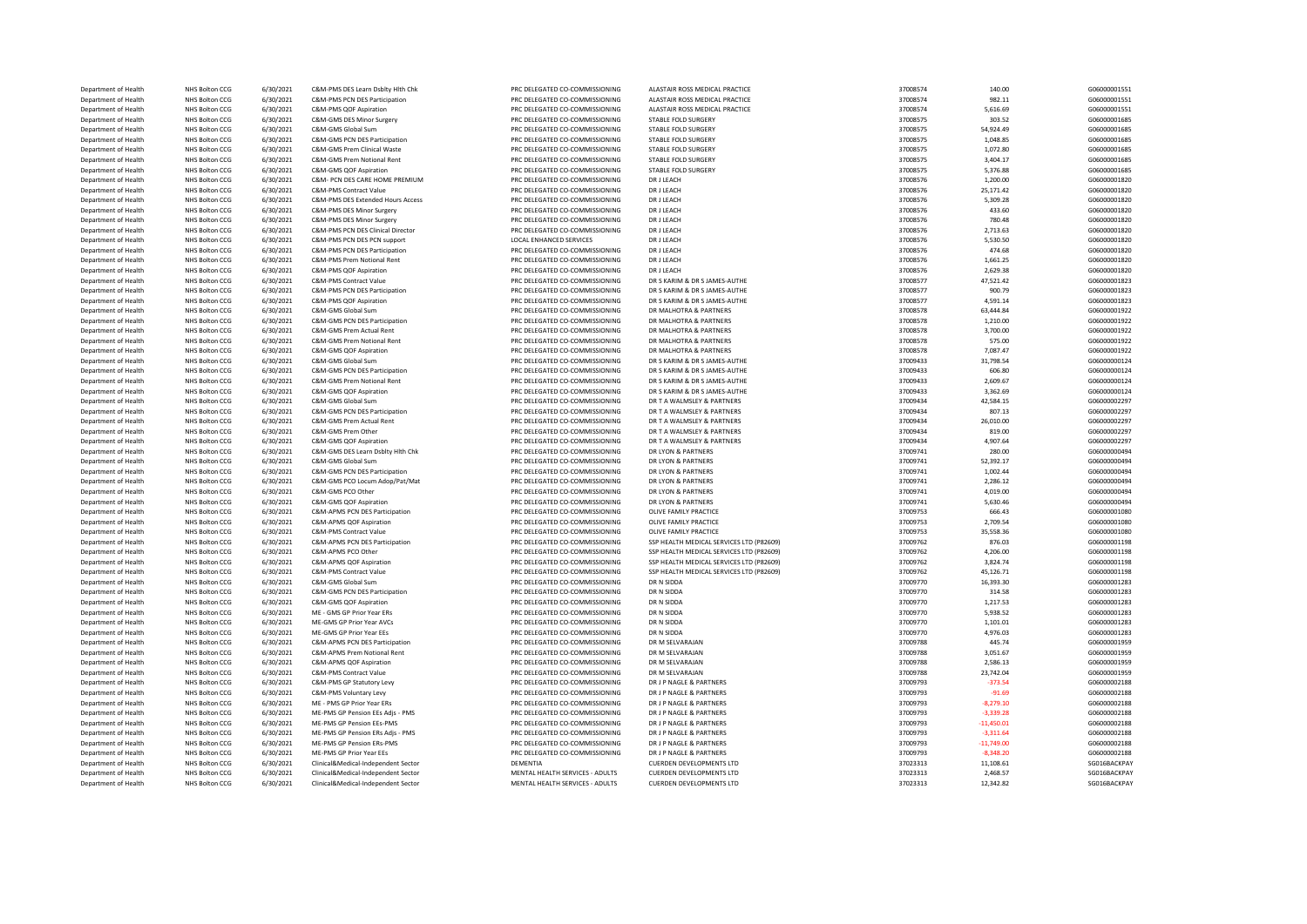| Department of Health                         | NHS Bolton CCG                          | 6/30/2021              | Clinical&Medical-Othe Public Sector                                        | SAFEGUARDING                                                    | <b>BOLTON COUNCIL</b>                                 | 37041144             | 90,998.00                 | 003023392007936    |
|----------------------------------------------|-----------------------------------------|------------------------|----------------------------------------------------------------------------|-----------------------------------------------------------------|-------------------------------------------------------|----------------------|---------------------------|--------------------|
| Department of Health                         | NHS Bolton CCG                          | 6/30/2021              | Cont Care- Adult 100% Fully Funded                                         | CHC ADULT FULLY FUNDED                                          | SHANNON COURT                                         | 37041156             | 25,751.41                 | 052021             |
| Department of Health                         | NHS Bolton CCG                          | 6/30/2021              | Cont Care-Funded Nursing Care Allow                                        | <b>FUNDED NURSING CARE</b>                                      | SHANNON COURT                                         | 37041156             | 5,975.03                  | 052021             |
| Department of Health<br>Department of Health | NHS Bolton CCG<br><b>NHS Bolton CCG</b> | 6/30/2021<br>6/30/2021 | Clinical&Medical-Independent Sector<br>Clinical&Medical-Independent Sector | <b>LEARNING DIFFICULTIES</b><br>MENTAL HEALTH SERVICES - ADULTS | NORTHERN HEALTHCARE LTD<br>NORTHERN HEALTHCARE LTD    | 37041159<br>37041159 | 3,900.00<br>89,700.00     | 3531<br>3531       |
|                                              |                                         |                        |                                                                            |                                                                 |                                                       |                      |                           |                    |
| Department of Health                         | NHS Bolton CCG                          | 6/30/2021              | Apprenticeship Levy Payable                                                | <b>BALANCE SHEET</b>                                            | HMRC                                                  | 37056990             | 1,109.00 654457614        | 475PW004363742202  |
| Department of Health                         | NHS Bolton CCG                          |                        | 30/06/2021 Income tax <1Yr                                                 | <b>BALANCE SHEET</b>                                            | <b>HMRC</b>                                           | 37056990             | 70,238.75 654457614       | 475PW004363742202  |
| Department of Health                         | <b>NHS Bolton CCG</b>                   |                        | 30/06/2021 Income tax <1Yr-Student Loans                                   | <b>BALANCE SHEET</b>                                            | <b>HMRC</b>                                           | 37056990             | 1.629.00 654457614        | 475PW004363742202  |
| Department of Health                         | NHS Bolton CCG                          |                        | 30/06/2021 National Insurance < 1 yr-NI- ERS                               | <b>BALANCE SHEET</b>                                            | <b>HMRC</b>                                           | 37056990             | 50,186.67 654457614       | 475PW004363742202  |
| Department of Health                         | NHS Bolton CCG                          |                        | 30/06/2021 National Insurance < 1 yr-NI-EES                                | <b>BALANCE SHEET</b>                                            | HMRC                                                  | 37056990             | 36,286.50 654457614       | 475PW004363742202  |
| Department of Health                         | NHS Bolton CCG                          |                        | 30/06/2021 Statutory Mat Pay < 1 yr                                        | <b>BALANCE SHEET</b>                                            | <b>HMRC</b>                                           | 37056990             | -559.24 654457614         | 475PW004363742202  |
| Department of Health                         | NHS Bolton CCG                          |                        | 30/06/2021 Clinical&Medical-Othe Public Sector                             | CHILD AND ADOLESCENT MENTAL HEALTH BOLTON COUNCIL               |                                                       | 37059700             | 37417.57                  | 003023392004630    |
| Department of Health                         | NHS Bolton CCG                          |                        | 30/06/2021 Clinical&Medical-Othe Public Sector                             | CHILDREN SERVICES                                               | <b>BOLTON COUNCIL</b>                                 | 37059700             | 47173.61                  | 003023392004630    |
| Department of Health                         | NHS Bolton CCG                          |                        | 30/06/2021 Clinical&Medical-Independent Sector                             | LEARNING DIFFICULTIES                                           | ELYSIUM HEALTHCARE LTD                                | 37059705             | 36451.66 GB257732580      | BRW00612           |
| Department of Health                         | NHS Bolton CCG                          |                        | 30/06/2021 Clinical&Medical-Voluntary Sector                               | MENTAL HEALTH CONTRACTS                                         | ST GEORGES DAY CENTRE (BOLTON) LTD                    | 37059722             | 29745.5                   | 2021222            |
| Department of Health                         | NHS Bolton CCG                          |                        | 30/06/2021 Clinical&Medical-Voluntary Sector                               | MENTAL HEALTH CONTRACTS                                         | ALTERNATIVE FUTURES GROUP                             | 37059733             | 106730.8                  | AFSI065414         |
| Department of Health                         | NHS Bolton CCG                          |                        | 30/06/2021 Hcare Srv Rec NHS Trust-Contract Baseline                       | ACUTE COMMISSIONING                                             | EAST LANCASHIRE HOSPITALS NHS TRUST                   | 37065658             | 66352 654913225           | 110012-14-JUN-2021 |
| Department of Health                         | NHS Bolton CCG                          |                        | 30/06/2021 Hcare Srv Rec NHS Trust-Contract Baseline                       | AMBULANCE SERVICES                                              | NORTH WEST AMBULANCE SERVICE NHS TRUST                | 37065659             | 1012416 654435138         | 110016-14-JUN-2021 |
| Department of Health                         | NHS Bolton CCG                          |                        | 30/06/2021 Hcare Srv Rec Fdtn Trust-Contract Baseline                      | ACUTE COMMISSIONING                                             | LANCASHIRE TEACHING HOSPITALS NHS FOUNDATION TRUST    | 37065660             | 130294 654937107          | 110014-14-JUN-2021 |
| Department of Health                         | NHS Bolton CCG                          |                        | 30/06/2021 Hcare Srv Rec NHS Trust-Contract Baseline                       | ACUTE COMMISSIONING                                             | PENNINE ACUTE HOSPITALS NHS TRUST                     | 37065661             | 123788 654418333          | 110019-14-JUN-2021 |
| Department of Health                         | NHS Bolton CCG                          |                        | 30/06/2021 Hcare Srv Rec Fdtn Trust-Contract Baseline                      | ACUTE COMMISSIONING                                             | SALFORD ROYAL NHS FOUNDATION TRUST                    | 37065662             | 1295946 654939786         | 110017-14-JUN-2021 |
| Department of Health                         | NHS Bolton CCG                          |                        | 30/06/2021 Hcare Srv Rec Fdtn Trust-Contract Baseline                      | MENTAL HEALTH CONTRACTS                                         | CHESHIRE AND WIRRAL PARTNERSHIP NHS FOUNDATION TRUST  | 37065663             | 38254 654951901           | 110022-14-JUN-2021 |
| Department of Health                         | NHS Bolton CCG                          |                        | 30/06/2021 Hcare Srv Rec Fdtn Trust-Contract Baseline                      | MENTAL HEALTH CONTRACTS                                         | GREATER MANCHESTER MENTAL HEALTH NHS FOUNDATION TRU:  | 37065664             | 3381864 GB654929594       | 110013-14-JUN-2021 |
| Department of Health                         | NHS Bolton CCG                          |                        | 30/06/2021 Hcare Srv Rec Fdtn Trust-Contract Baseline                      | ACUTE COMMISSIONING                                             | THE CHRISTIE NHS FOUNDATION TRUST                     | 37065665             | 159447 654916118          | 110018-14-JUN-2021 |
| Department of Health                         | NHS Bolton CCG                          |                        | 30/06/2021 Hcare Srv Rec Fdtn Trust-Contract Baseline                      | ACUTE COMMISSIONING                                             | MANCHESTER UNIVERSITY NHS FOUNDATION TRUST            | 37065666             | 1061181 654415538         | 110015-14-JUN-2021 |
|                                              | NHS Bolton CCG                          |                        | 30/06/2021 Hcare Srv Rec Fdtn Trust-Contract Baseline                      | ACUTE COMMISSIONING                                             | <b>BOLTON NHS FOUNDATION TRUST</b>                    | 37065667             | 30,000.00 GB654913421     | 110010-14-JUN-2021 |
| Department of Health                         |                                         |                        |                                                                            |                                                                 | BOLTON NHS FOUNDATION TRUST                           |                      | 19,271,292.00 GB654913421 | 110011-14-JUN-2021 |
| Department of Health                         | NHS Bolton CCG                          |                        | 30/06/2021 Hcare Srv Rec Fdtn Trust-Contract Baseline                      | ACUTE COMMISSIONING                                             |                                                       | 37065668             |                           |                    |
| Department of Health                         | NHS Bolton CCG                          |                        | 30/06/2021 Hcare Srv Rec Fdtn Trust-Contract Baseline                      | ACUTE COMMISSIONING                                             | WRIGHTINGTON WIGAN AND LEIGH TEACHING HOSPITALS NHS F | 37065669             | 536330                    | 110020-14-JUN-2021 |
| Department of Health                         | NHS Bolton CCG                          |                        | 30/06/2021 Hcare Srv Rec Fdtn Trust-Contract Baseline                      | ACUTE COMMISSIONING                                             | <b>BOLTON NHS FOUNDATION TRUST</b>                    | 37065670             | 41.150.00 GB654913421     | 110023-14-JUN-2021 |
| Department of Health                         | NHS Bolton CCG                          |                        | 30/06/2021 Clinical&Medical-Independent Sector                             | ACUTE COMMISSIONING                                             | OAKLANDS HOSPITAL                                     | 37071234             | 71,146.75 GB 426505170    | L0950621           |
| Department of Health                         | NHS Bolton CCG                          |                        | 30/06/2021 Clinical&Medical-Independent Sector                             | OUT OF HOURS                                                    | <b>BARDOC</b>                                         | 37071240             | 374,958.00                | 8668               |
| Department of Health                         | NHS Bolton CCG                          |                        | 30/06/2021 C&M-APMS Other Addtl Staff Paymts                               | PRC DELEGATED CO-COMMISSIONING                                  | BOLTON COMMUNITY PRACTICE                             | 37115697             | 25,183.61                 | 110071-17-JUN-2021 |
| Department of Health                         | NHS Bolton CCG                          |                        | 30/06/2021 C&M-GMS Other Addtl Staff Paymts                                | PRC DELEGATED CO-COMMISSIONING                                  | DR D A WALL & PARTNERS                                | 37115702             | 26926.96                  | 110030-17-JUN-2021 |
| Department of Health                         | NHS Bolton CCG                          |                        | 30/06/2021 C&M-PMS Additional Staff Payments                               | PRC DELEGATED CO-COMMISSIONING                                  | DR J P NAGLE & PARTNERS                               | 37115711             | 37982.45                  | 110038-17-JUN-2021 |
| Department of Health                         | NHS Bolton CCG                          |                        | 30/06/2021 C&M-GMS Other Addtl Staff Paymts                                | PRC DELEGATED CO-COMMISSIONING                                  | DR TABOR & PARTNERS                                   | 37115722             | 28507.64                  | 110026-17-JUN-2021 |
| Department of Health                         | NHS Bolton CCG                          |                        | 30/06/2021 C&M-PMS Additional Staff Payments                               | PRC DELEGATED CO-COMMISSIONING                                  | <b>SILVERT &amp; PARTNERS</b>                         | 37115727             | 27158.1                   | 110031-17-JUN-2021 |
| Department of Health                         | NHS Bolton CCG                          |                        | 30/06/2021 Clinical&Medical-Independent Sector                             | ACUTE COMMISSIONING                                             | NATIONAL UNPLANNED PREGNANCY ADVISORY SERVICE         | 37122865             | 31668.51                  | 10625              |
| Department of Health                         | NHS Bolton CCG                          |                        | 30/06/2021 C&M-Independent Sector - CQUIN                                  | ACUTE COMMISSIONING                                             | SPAMEDICA LTD                                         | 37122873             | 1950.26                   | NHSBOL133          |
| Department of Health                         | NHS Bolton CCG                          |                        | 30/06/2021 Clinical&Medical-Independent Sector                             | ACUTE COMMISSIONING                                             | SPAMEDICA LTD                                         | 37122873             | 28339.73                  | NHSBOL133          |
| Department of Health                         | NHS Bolton CCG                          |                        | 30/06/2021 Clinical&Medical-Independent Sector                             | COMMISSIONING - NON ACUTE                                       | <b>BARDOC</b>                                         | 37130205             | 32620.33                  | 8689               |
| Department of Health                         | NHS Bolton CCG                          |                        | 30/06/2021 Clinical&Medical-Independent Sector                             | COMMISSIONING - NON ACUTE                                       | <b>BARDOC</b>                                         | 37130208             | 65241                     | 8665               |
| Department of Health                         | NHS Bolton CCG                          |                        | 30/06/2021 Clinical&Medical-Independent Sector                             | COMMISSIONING - NON ACUTE                                       | <b>BARDOC</b>                                         | 37130209             | $-462532$                 | 8699               |
| Department of Health                         | NHS Bolton CCG                          |                        | 30/06/2021 Hcare Srv Rec NHS CCG-Non Contract                              | COMMISSIONING - NON ACUTE                                       | NHS ENGLAND                                           | 37130211             | 27570 654 442 045         | 7000040826         |
| Department of Health                         | NHS Bolton CCG                          |                        | 30/06/2021 Cont Care-Learning Disab(<65)                                   | CHC ADULT FULLY FUNDED                                          | <b>TOGETHER TRUST</b>                                 | 37141879             | 26050.54 611400506        | 043648             |
| Department of Health                         | NHS Bolton CCG                          |                        | 30/06/2021 Cont Care-Learning Disab(<65)                                   | CHC ADULT FULLY FUNDED                                          | <b>TOGETHER TRUST</b>                                 | 37141930             | -25210.2 611400506        | 4364801            |
| Department of Health                         | NHS Bolton CCG                          |                        | 30/06/2021 C&M-PMS QOF Achievement                                         | PRC DELEGATED CO-COMMISSIONING                                  | DR TABOR & PARTNERS                                   | 37155066             | 45448.78                  | G06000003110       |
|                                              |                                         |                        |                                                                            |                                                                 |                                                       | 37155067             |                           | G06000003117       |
| Department of Health                         | NHS Bolton CCG                          |                        | 30/06/2021 C&M-PMS QOF Achievement                                         | PRC DELEGATED CO-COMMISSIONING                                  | HEATON MEDICAL CENTRE                                 |                      | 31,295.02                 |                    |
| Department of Health                         | NHS Bolton CCG                          |                        | 30/06/2021 C&M-GMS QOF Achievement                                         | PRC DELEGATED CO-COMMISSIONING                                  | STABLE FOLD SURGERY                                   | 37155071             | 27,515.18                 | G06000003441       |
| Department of Health                         | <b>NHS Bolton CCG</b>                   |                        | 30/06/2021 C&M-GMS QOF Achievement                                         | PRC DELEGATED CO-COMMISSIONING                                  | DR MALHOTRA & PARTNERS                                | 37155074             | 29,791.99                 | G06000003489       |
| Department of Health                         | NHS Bolton CCG                          |                        | 30/06/2021 C&M-PMS QOF Achievement                                         | PRC DELEGATED CO-COMMISSIONING                                  | DR KJ COLEMAN & PARTNERS                              | 37159067             | 40005.47                  | G06000003080       |
| Department of Health                         | NHS Bolton CCG                          |                        | 30/06/2021 C&M-GMS QOF Achievement                                         | PRC DELEGATED CO-COMMISSIONING                                  | DR D A WALL & PARTNERS                                | 37159068             | 48,773.76                 | G06000003092       |
| Department of Health                         | NHS Bolton CCG                          |                        | 30/06/2021 C&M-PMS QOF Achievement                                         | PRC DELEGATED CO-COMMISSIONING                                  | DR M S FLETCHER & PARTNERS                            | 37159069             | 32777.24                  | G06000003127       |
| Department of Health                         | NHS Bolton CCG                          |                        | 30/06/2021 C&M-GMS QOF Achievement                                         | PRC DELEGATED CO-COMMISSIONING                                  | DR J A L KIRBY & PARTNERS                             | 37159072             | 25,746.73                 | G06000003155       |
| Department of Health                         | NHS Bolton CCG                          |                        | 30/06/2021 C&M-PMS QOF Achievement                                         | PRC DELEGATED CO-COMMISSIONING                                  | <b>SILVERT &amp; PARTNERS</b>                         | 37159084             | 51,653.35                 | G06000003356       |
| Department of Health                         | NHS Bolton CCG                          |                        | 30/06/2021 C&M-PMS QOF Achievement                                         | PRC DELEGATED CO-COMMISSIONING                                  | SWAN LANE MEDICAL CENTRE                              | 37159085             | 32,879.36                 | G06000003383       |
|                                              |                                         |                        |                                                                            |                                                                 |                                                       |                      |                           |                    |